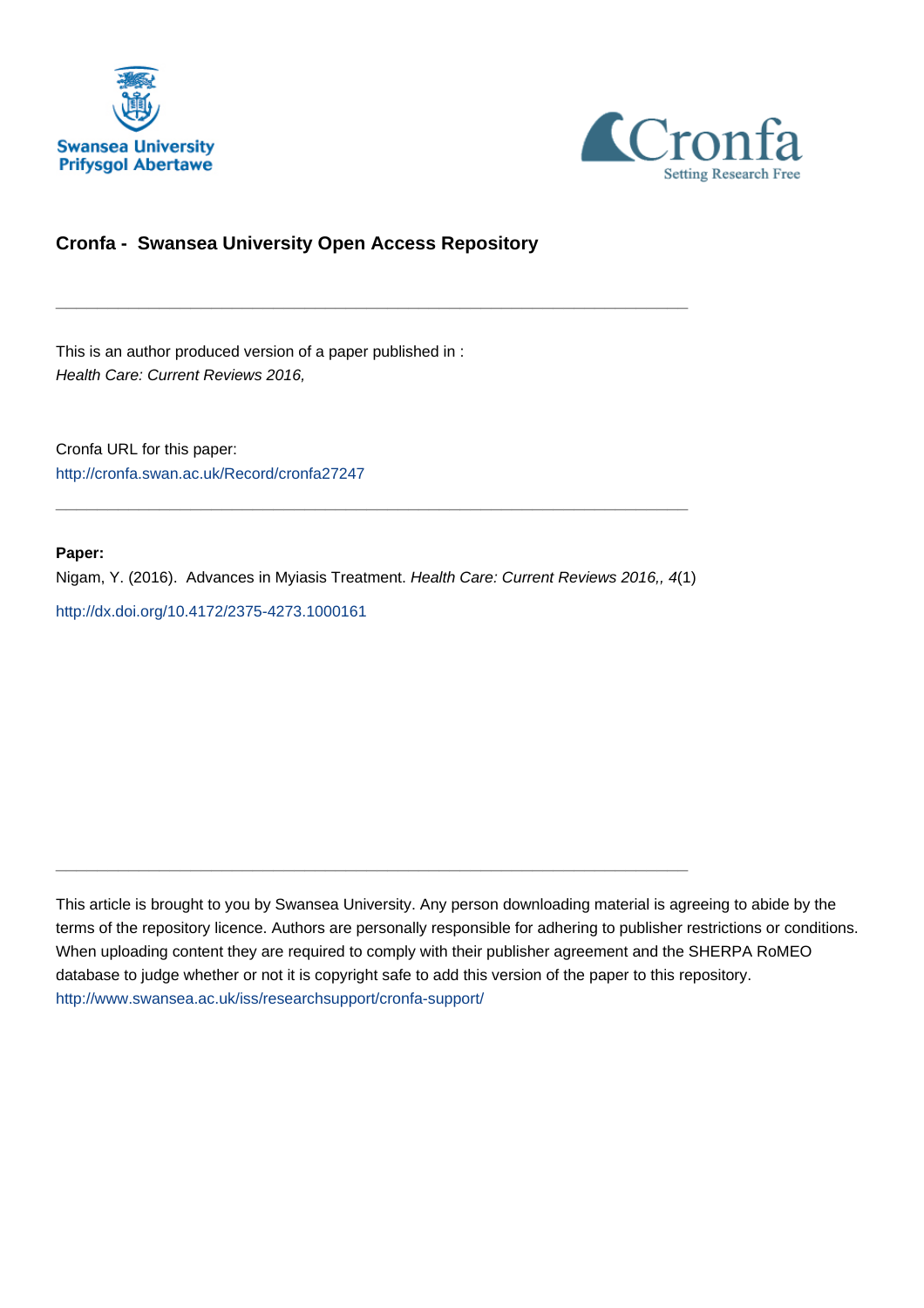

### Commentary Open Access

# Advances in Myiasis Treatment

#### **Nigam Y\***

*Biomedical Science, Swansea University, United Kingdom*

#### **Abstract**

The maggots of the green bottle fly, Lucilia Sericata, have been crawling around the world for about two hundred million years. Following the evolution of man, a relationship developed between these maggots and the wounds of man. An acceptable sort of myiasis was born. In the last decade, the level of evidence recording successful outcomes of clinically applied, artificially induced myiasis on wounds using this medicinal maggot, has expanded greatly. And as modern and advanced technology helps science to unlock more doors, we are able to gain a clearer picture of the molecules and biochemical pathways by which maggots exert their effects; studies which hopefully will enrich our understanding of the clinical effects observed. The following commentary précises such new developments and summarises our current thinking on maggot / larval therapy.

**Keywords:** Maggots; Lucilia sericata; Myiasis; Maggot therapy; Larval therapy; Wound healing

#### **Introduction**

Maggot therapy, the use of sterile maggots to clear and cleanse necrotic wounds, was flourishing in the 1930s and early 1940s, being widely used in hospitals in the USA and Canada. Then, one day in London, a young Scottish scientist, Alexander Fleming, accidently discovered penicillin growing in his petri dishes, and by the mid-40s, the industrial antibiotic era had commenced in earnest. This marvel saw an end to maggot therapy, albeit only temporarily, while everybody excitedly began using antibiotics for everything. Overuse of antibiotics has now resulted in the emergence of several species of bacteria resistant to almost any antibiotic therapy. Seventy years later, we can no longer rely on antibiotics to treat necrotic tissue wound infections. Meanwhile, diseases, such as obesity and diabetes, previously unknown in past populations, are escalating alarmingly. Resulting from these conditions, we see a huge rise in patients with non-healing and chronic wounds, coupled with the perturbing presence of resistant microbes. As such, maggot therapy is being re-visited as an alternative to antibiotic therapy for infected tissues and is gaining renewed interest and advocacy for debridement and ultimate healing of necrotic tissues too.

#### **Wounds and Myiasis**

Maggot therapy is essentially an artificially induced myiasis. Trained clinicians apply sterile larvae of the green bottle fly (*Lucilia sericata*), onto a wound in serious need of debridement and often disinfection. The larvae feast on dead necrotic tissue, eliminate infection and appear to promote healthy tissue formation. After about 4 days, the larvae are removed and the wound re-assessed for further therapy. Whilst the culture of disgust and disdain that surrounds the application of maggots onto one's own body may exist, there appears nonetheless to have been a general worldwide increase in the clinical use of maggots to manage wounds. This revival, in part, is due to the numerous published reports of successful clinical outcomes following larval treatment. In addition, the last decade has seen significant technological advances that have aided our understanding of the scientific principles and physiological pathways which underlie the action of maggots in wounds, and, it is argued, that the efficiency of medicinal maggots is now beyond doubt.

Maggots appear to be able to combat wounds in three ways: debridement, disinfection and the acceleration of healing. The advances in our understanding of clinical myiasis and its treatment, therefore, stem from both clinical reports and the results of laboratory investigations, in these three arenas.

#### **Advances in medicinal maggot-led wound debridement**

This facet of maggot action is the best understood of all. It has been firmly established that maggots produce a combination of proteolytic and other digestive enzymes which are released externally in their secretions, and which get distributed over the wound as the maggot crawls around. Two key enzymes, trypsin and chymotrypsin, have been identified and studies indicate that the success of maggot enzymatic debridement is mastered through the ability of these enzymes to withstand endogenous wound inhibitors, which would normally degrade and destroy other, perhaps autolytic, enzymes [1]. Recently, larval chymotrypsin was shown to effectively degrade macromolecules present in venous leg ulcer slough, molecules such as fibrin and fibrinogen [2]. These constituents often act as key substrate sites for notorious wound bacterial biofilm to attach and accumulate. So, maggot debriding enzymes may play more than one role and indirectly and advertently help in the control or elimination of more troublesome wound microbial challenges.

Despite an increasing abundance of successful reports of maggot therapy from clinical case studies, controlled and retrospective studies, the faith in maggots as expedient wound debriders was also put to the test in the last few years through the gold standard for comparative scientific rigor – the Randomised Controlled Trial (RCT). In all RCTs undertaken and published to date however, maggot therapy has been proven to be a much more effective debriding tool that its control counterparts [3].

#### **Advances in wound disinfection by medicinal maggots**

Researchers have long been convinced that larval secretions contain effective antibacterial agents. In recent years, more and more evidence has gathered to confirm the presence of discrete antibacterial moieties

**\*Corresponding author:** Nigam Y, Associate Professor Biomedical Science, Leader of Swansea Maggot Research Group, Room 215, Vivian Tower, College of Human and Health Science, Swansea University, Singleton Park, Swansea Wales, SA2 8PP, Tel:+44(0)1792 518565; E-mail: y.nigam@swansea.ac.uk

**Received** February 09, 2016; **Accepted** February 25, 2016; **Published** March 03, 2016

**Citation:** Nigam Y (2016) Advances in Myiasis Treatment. Health Care: Current Reviews 4: 161. doi: 10.4172/2375-4273.1000161

**Copyright:** © 2016 Nigam Y. This is an open-access article distributed under the terms of the Creative Commons Attribution License, which permits unrestricted use, distribution, and reproduction in any medium, provided the original author and source are credited.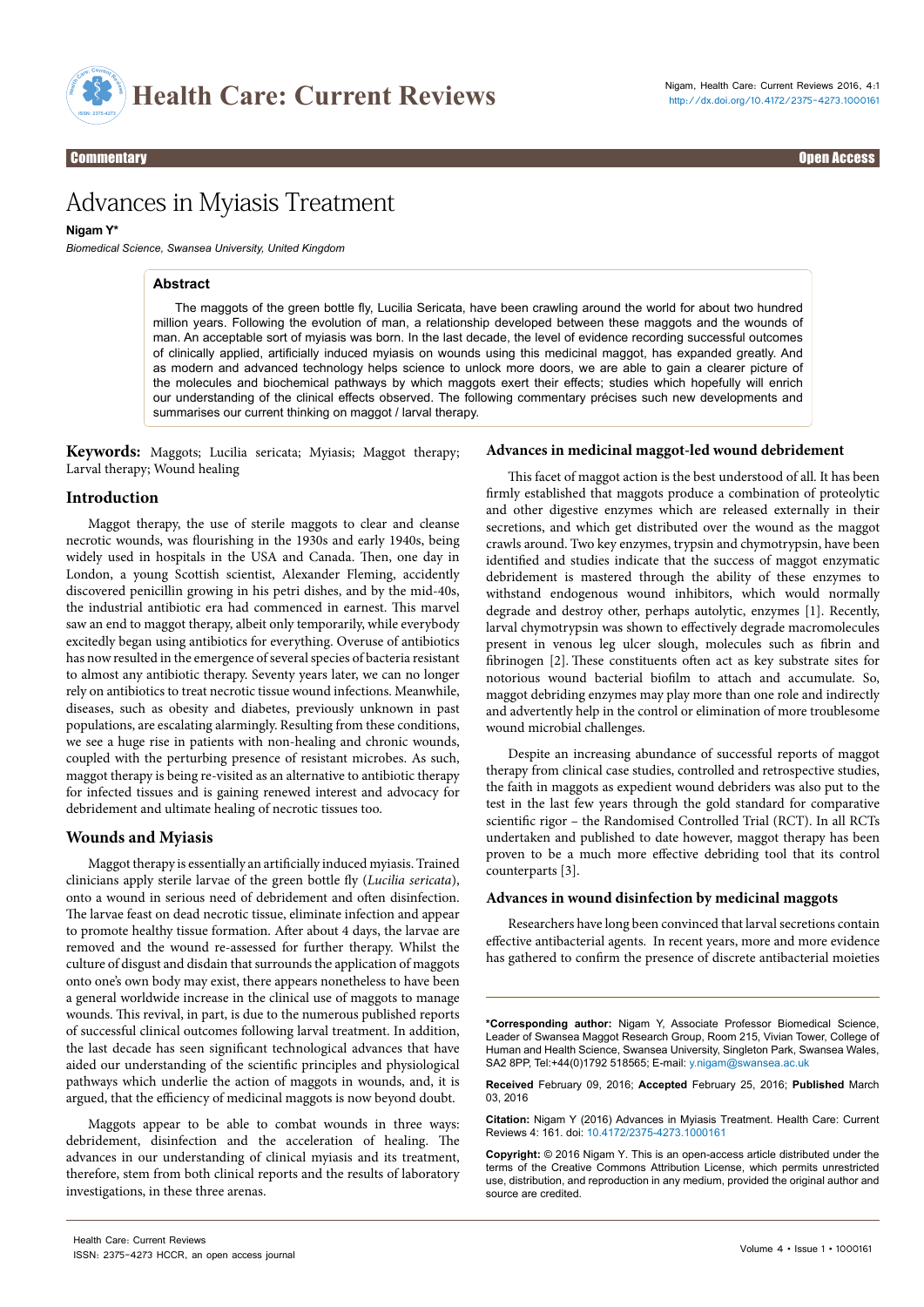within larval secretions. Modern and advanced scientific technologies have further unlocked our understanding of these secreted factors, and have shed new light on their nature. For example, a large (high molecular weight) peptide, Lucifensin, has been purified from larval secretions and various larval tissues [4]. Lucifensin has been shown to be potently active against several bacteria including *S. pyogenes* and *S.*  pneumoniae. Additionally, a small antibacterial molecule, Seraticin<sup>\*</sup>, has been isolated in fractions collected from sterile larval secretions, with powerful activity against 12 out of 15 tested clinical isolates of MRSA, as well as a range of other pathogens. A further investigation on antimicrobial activities of compounds released externally by *L. sericata* has confirmed the presence of a range of structurally diverse compounds, and most recently, research scientists in China have reported the isolation and purification of yet another antibacterial molecule from larval secretions [5]. This protein, MAMP, has a significant inhibitory effect on *S. aureus* and appears to work by disrupting the bacterial cell membrane [6].In addition, another group of researchers have posited that over 45 antimicrobial peptides including lucifensin, lucimycin, attacins, cecropins, diptericins, proline-rich peptides, and sarcotoxins, are coded in *L. sericata*. Some of these peptides possess a broad spectrum activity against microbial pathogens, including *Pseudomonas aeruginosa, Proteus vulgaris*, and *Enterococcus faecalis,* suggesting that there may be a repertoire of available antibacterial agents at the disposal of the medicinal maggot.

The inducible nature of larval antibacterial activity had been reported previously, but has also been verified yet again more recently, with results indicating that that infected larvae have much better antibacterial capacities than sterile larvae [7]. Researchers argue that the clinical wound situation would enable larvae in the infected environment to influence production of their antibacterial activities. This discovery suggests that sterile larvae placed in an infected wound, are triggered by the presence, or by oral ingestion, of surrounding bacteria, and commence production and secretion of their antibacterial agents, acting like small, antibiotic-secreting factories, and indeed, this has led some researchers to hypothesise that microbe stimulated maggots could become the next targeted natural antibiotic family [8].

In terms of the microbial burden of a wound, it is generally agreed that wound chronicity is aggravated by the presence of a biofilm. Wound biofilm is extremely difficult to eradicate; many topical treatments are ineffective, and many antibiotics, designed to attack free (planktonic) bacterial cells cannot penetrate this walled community. It has been shown that larval secretions can not only disrupt established biofilm, but can also prevent its formation. Furthermore, it was recently shown that chymotrypsin derived from larval secretions was the molecule responsible for the disruption of protein-dependent bacterial biofilm formation [9]. This detrimental effect on biofilm was observed for both nascent and pre-formed biofilms of *Staphylococcus epidermidis* 5179-R1.

In addition, larval secretions reportedly contain an enzyme, a DNAse, which is able to break down DNA from wound slough and is also able to digest bacterial DNA [10]. This discovery is significant since extracellular DNA is an important requirement for some bacterial species to instigate biofilm formation. If DNAse present in larval secretions eliminates all sources of extracellular DNA, then this may explain the observed anti-biofilm effects of larvae and their secretions.

Interestingly, like the antibacterial molecules previously mentioned, larval molecules associated with disruption of biofilm have also been shown to be inducible, for example, secretions collected from larvae incubated with bacteria were able to better destroy *P. aeruginosa* biofilm [11] Other studies have considered the effects of larvae on biofilm

production upon surfaces commonly used in a medical setting, and a recent study found that larval secretions were able to both prevent biofilm formation, and disrupt existing biofilms of *P. aeruginosa* [12]. The study, which encompassed many different bacterial species, noted reduced biofilm formations after treatment with larval secretions on polyethylene, titanium and stainless steel surfaces, with a maximal reduction in biofilm formation of 92%. This result may be of great significance, especially when considering peri-prosthetic infections. It remains to be seen if anti-biofilm components from maggot secretions can be exploited by the disciplines of nanotechnology and bioengineering, and utilised to produce prostheses capable of combatting such infections.

It has also been newly revealed that *L. sericata* is capable of producing and externalising antifungal components, and of particular note, is the secretion of a small molecule (< 500 Da), anti-Candida factor [13]. It seems highly probable therefore, that in a wound, larvae secrete distinct factors which are able to combat wound pathogens, as well as interfering with bacterial biofilm formation and establishment.

#### **Acceleration of wound healing by medicinal maggots**

Of all the advances in myiasis treatment, the understanding behind the action of maggot therapy and its role in acceleration of new tissue growth is possibly the most exciting. While progress in our pre-clinical and scientific knowledge gathers momentum, it has to be said that recent RCTs which have assessed wound closure and healing, have not found any significant difference between larval therapy and other therapies. Nonetheless, numerous clinical studies have been performed which show that the application of maggot therapy exhibited a significantly shorter time to granulation, and to overall healing of lesions. For example, Marineau et al. [14] examined complex diabetic foot wounds in a set of 23 patients and found that 74% of them showed enhanced granulation tissue formation. The presence of poorly perfused tissue in the impairment of wound healing has always been a clinical obstacle. An interesting report was recently published by a team of Japanese surgeons, who measured an increase in skin perfusion pressure surrounding a post-amputation chronic wound, after MT on a patient with critical limb ischemia. Following MT, skin perfusion pressure increased dramatically, from 12 to 54 mmHg on the dorsal aspect of the foot, and from 17 to 44 mmHg on the plantar aspect. The authors surmised that somehow the presence of maggots on the wound had contributed to the increase in blood supply to the ischaemic wound, providing more clinical evidence that healing may be actively accelerated following a dose of maggots [15].

Not to be outdone by such fascinating clinical findings, laboratory science too has investigated the effects of maggot secretions on key cells and molecules known to be pivotal to wound healing. Such investigations have led to discoveries which begin to reveal the actual processes and molecular mechanisms that may play a part a role in wound healing. For example, several studies suggest that the beneficial effects of maggots may lie in their ability to reduce levels of pro-inflammatory factors thereby inhibiting on-going inflammation. Yet other researchers have shown that maggot secretions are capable of breaking down key components of the Complement Cascade, a system of potent serum enzymes which can trigger an inflammatory response [16].

Central to wound healing is the migration of essential cells such as dermal cells, fibroblasts and microvascular cells into the wound bed. Recently, Wang et al. [17], showed a significant increase in the migration of human microvascular epidermal cells following exposure to maggot secretions. Using wound healing assays to examine the possibility that